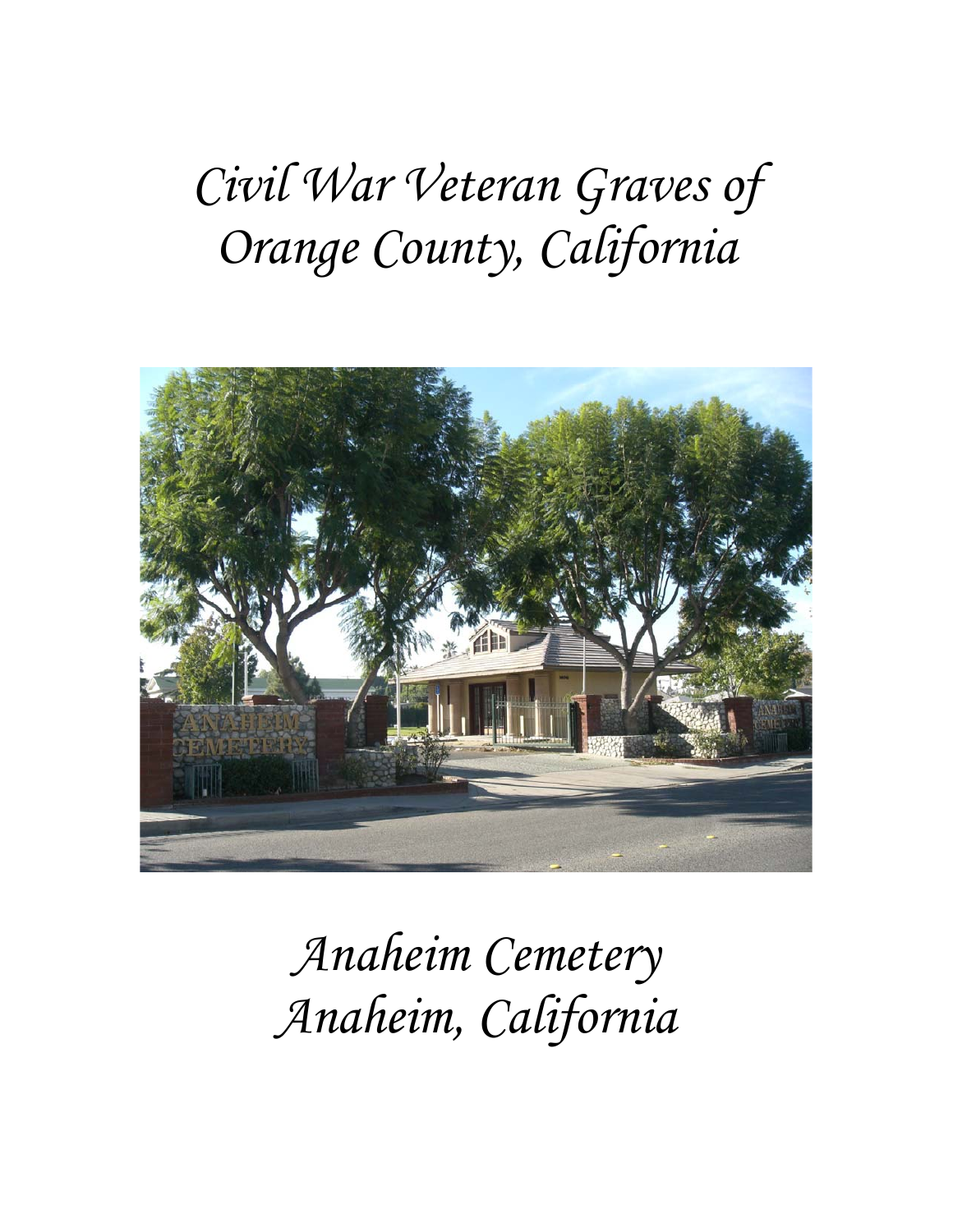| Grave # $&$ Veteran Name |                                   | Latitude           | Longitude           | Service    |
|--------------------------|-----------------------------------|--------------------|---------------------|------------|
|                          |                                   |                    |                     |            |
| 1.                       | Abbey, Aldolphus                  | N33° 50' 32.53040" | W117° 53' 55.34470" | <b>GAR</b> |
| 2.                       | Aldrich, Ira                      | N33° 50' 32.43439" | W117° 53' 59.95704" | GAR        |
| 3.                       | Bailey, George                    | N33° 50' 34.88842" | W117° 53' 55.85372" | <b>CSA</b> |
| 4.                       | Baxter, Thomas                    | N33° 50' 35.83820" | W117° 53' 55.55656" | <b>GAR</b> |
| 5.                       | Bruce, James                      | N33° 50' 35.65631" | W117° 53' 56.23442" | <b>GAR</b> |
| 6.                       | Burckle, Remiguis                 | N33° 50' 29.12257" | W117° 53' 54.39050" | GAR        |
| 7.                       | Burnes, Lewis                     | N33° 50' 35.62280" | W117° 53' 55.36240" | GAR        |
| 8.                       | Carver, Washington                | N33° 50' 31.32261" | W117° 53' 57.87391" | GAR        |
| 9.                       | Chapin, Hiram                     | N33° 50' 28.98188" | W117° 53' 56.05515" | <b>CSA</b> |
| 10.                      | Chapin, Peter                     | N33° 50' 28.87425" | W117° 53' 56.02418" | <b>CSA</b> |
| 11.                      | Conklin, Lewis                    | N33° 50' 28.23666" | W117° 53' 56.80567" | <b>GAR</b> |
| 12.                      | Crandall, William <sup>2, 4</sup> | N33° 50' 32.83337" | W117° 53' 53.81330" | <b>GAR</b> |
| 13.                      | Darnell, Jesse                    | N33° 50' 34.42456" | W117° 53' 56.10376" | <b>GAR</b> |
| 14.                      | Eichler, William                  | N33° 50' 28.41914" | W117° 53' 58.93874" | <b>GAR</b> |
| 15.                      | Fithian, William                  | N33° 50' 32.35162" | W117° 53' 57.99835" | <b>GAR</b> |
| 16.                      | Ford, Charles                     | N33° 50' 33.24729" | W117° 53' 54.76888" | <b>GAR</b> |
| 17.                      | Foster, Augustus                  | N33° 50' 32.70437" | W117° 53' 57.70340" | <b>GAR</b> |
| 18.                      | Gade, Henry                       | N33° 50' 32.83850" | W117° 53' 58.12556" | GAR        |
| 19.                      | Gardiner, James                   | N33° 50' 29.21813" | W117° 53' 56.11666" | <b>CSA</b> |
| 20.                      | Hammer, Frederich                 | N33° 50' 32.70142" | W117° 53' 53.79634" | GAR        |
| 21.                      | Harrington, Henry                 | N33° 50' 32.57155" | W117° 53' 57.39189" | <b>GAR</b> |
| 22.                      | Hatfield, George                  | N33° 50' 32.13158" | W117° 53' 57.28655" | <b>GAR</b> |
| 23.                      | Hasson, David                     | N33° 50' 31.23068" | W117° 53' 58.99917" | <b>GAR</b> |
| 24.                      | Hill, John                        | N33° 50' 32.08545" | W117° 53' 55.13684" | <b>GAR</b> |
| 25.                      | Houg, Charles                     | N33° 50' 30.45024" | W117° 53' 59.38999" | <b>GAR</b> |
| 26.                      | Irvin/Irwin, George               | N33° 50' 32.45803" | W117° 53' 55.64794" | GAR        |
| 27.                      | Kealiher, Hugh                    | N33° 50' 32.83357" | W117° 53' 56.54315" | GAR        |
| 28.                      | Keener, Kenner                    | N33° 50' 28.91003" | W117° 53' 56.03398" | <b>CSA</b> |
| 29.                      | Llewellyn, Stephen                | N33° 50' 32.81171" | W117° 53' 53.91806" | <b>GAR</b> |
| 30.                      | Markle, Abraham <sup>1</sup>      | N33° 50' 32.33402" | W117° 53' 59.82601" | <b>GAR</b> |
| 31.                      | Marquis, John                     | N33° 50' 29.18759" | W117° 53' 55.60445" | GAR        |
| 32.                      | McKenney, Jonathan                | N33° 50' 32.96233" | W117° 53' 54.12533" | GAR        |
| 33.                      | Moon, Pardy <sup>4</sup>          | N33° 50' 32.72805" | W117° 53' 53.89964" | GAR        |
| 34.                      | Moore, John                       | N33° 50' 32.04019" | W117° 53' 57.27676" | GAR        |
| 35.                      | Moore/More Frank <sup>3</sup>     | N33° 50' 28.42242" | W117° 53' 59.16242" | <b>GAR</b> |
| 36.                      | Morton, Delos                     | N33° 50' 34.93828" | W117° 53' 55.20240" | GAR        |
| 37.                      | Mundell, Harvey                   | N33° 50' 34.57441" | W117° 53' 55.89745" | <b>GAR</b> |
| 38.                      | Neipp, John                       | N33° 50' 32.50873" | W117° 53' 54.76045" | <b>GAR</b> |
| 39.                      | Polhemus, Henry                   | N33° 50' 29.03746" | W117° 53' 58.80723" | <b>GAR</b> |
| 40.                      | Remington, Henry                  | N33° 50' 35.85952" | W117° 53' 54.05312" | <b>GAR</b> |
| 41.                      | Roberts, James                    | N33° 50' 33.07420" | W117° 53' 54.27768" | GAR        |
| 42.                      | Root, Jason                       | N33° 50' 31.25193" | W117° 54' 00.58200" | <b>GAR</b> |
|                          |                                   |                    |                     |            |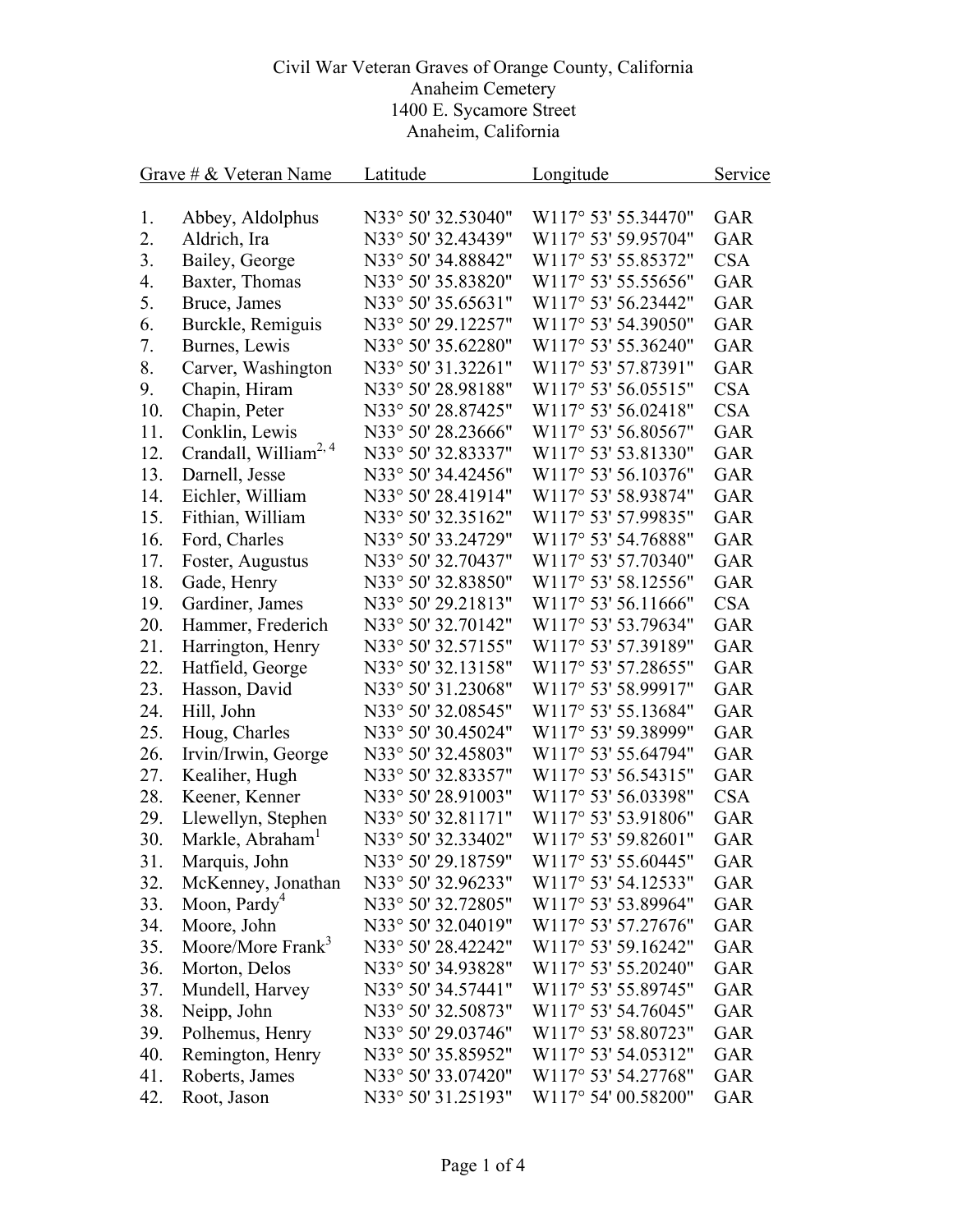| Grave # $&$ Veteran Name |                               | Latitude           | Longitude                        | Service    |
|--------------------------|-------------------------------|--------------------|----------------------------------|------------|
|                          |                               |                    |                                  |            |
| 43.                      | Russell, Dan                  | N33° 50' 31.26352" | W <sub>117</sub> ° 53' 56.64642" | <b>GAR</b> |
| 44.                      | Shill, General                | N33° 50' 36.04525" | W117° 53' 55.86628"              | <b>GAR</b> |
| 45.                      | Shobe, Smith                  | N33° 50' 32.66833" | W117° 53' 57.30088"              | <b>GAR</b> |
| 46.                      | Spielman, Lawson              | N33° 50' 32.19074" | W117° 53' 57.63117"              | <b>GAR</b> |
| 47.                      | Stough, Henry                 | N33° 50' 30.70304" | W117° 53' 57.20054"              | <b>GAR</b> |
| 48.                      | Sweeney, Edward <sup>4</sup>  | N33° 50' 32.76634" | W117° 53' 53.90712"              | <b>GAR</b> |
| 49.                      | Tuffree, John                 | N33° 50' 31.81089" | W117° 53' 55.39201"              | <b>CSA</b> |
| 50.                      | Vandervort, John              | N33° 50' 30.27651" | W117° 53' 57.05124"              | <b>GAR</b> |
| 51.                      | White, William                | N33° 50' 30.32077" | W117° 53' 59.26660"              | GAR        |
|                          | New Additions:                |                    |                                  |            |
| 52.                      | Goodheim, Maurice             | N33° 50' 30.28758" | W117° 53' 53.40070"              | <b>GAR</b> |
| 53.                      | Litton, Michael               | N33° 50' 32.58947" | W117° 53' 54.15965"              | <b>GAR</b> |
| 54.                      | Stackpole, James <sup>1</sup> | N33° 50' 28.42926" | W117° 53' 56.84537"              | <b>GAR</b> |
| 55.                      | Williams, George <sup>1</sup> | N33° 50' 28.13269" | W117° 53' 57.15668"              | GAR        |
| 56.                      | Sommerville, Jacob            | N33° 50' 32.04875" | W117° 53' 54.75328"              | <b>GAR</b> |
|                          | Monuments:                    |                    |                                  |            |
| GAR                      |                               | N33° 50' 32.19093" | W117° 53' 59.10808"              | <b>GAR</b> |
| GAR $Plot5$              |                               | N33° 50' 32.67886" | W117° 53' 53.82050"              | <b>GAR</b> |

Summary of this survey:

GAR Graves: 50 (4 unmarked)

CSA Graves: 6

Total: 56 known Civil War Veteran graves located

Symbols/Abbreviations:

- $1 =$  Unmarked Grave. Abraham Markle is located in the Mausoleum.
- $2 =$  The last Civil War Soldier in Orange County who died on December 2, 1945.
- $3 =$  Frank R. Moore/More has been identified as the same person as Frederick Morey. There is no Frederick Morey listed in the cemetery records. It appears a possible spelling error on his Civil War Monument of Morley from Moore/More. An obituary for F. R. Moore appears in the Santa Ana Daily Evening Blade on June 24, 1904. The newspaper article is included in this DVD under "Miscellaneous Articles" for Anaheim Cemetery.
- $4 =$  New Civil War Monuments were dedicated on November 19, 2006 for William Crandall and Edward Sweeney who were in unmarked graves. A replacement Civil War Monument for Pardy Moon was also dedicated this date.
- $<sup>5</sup>$  = GAR Plot Plaque was dedicated on November 19, 2006.</sup>
- GAR = Grand Army of the Republic
- CSA = Confederate States of America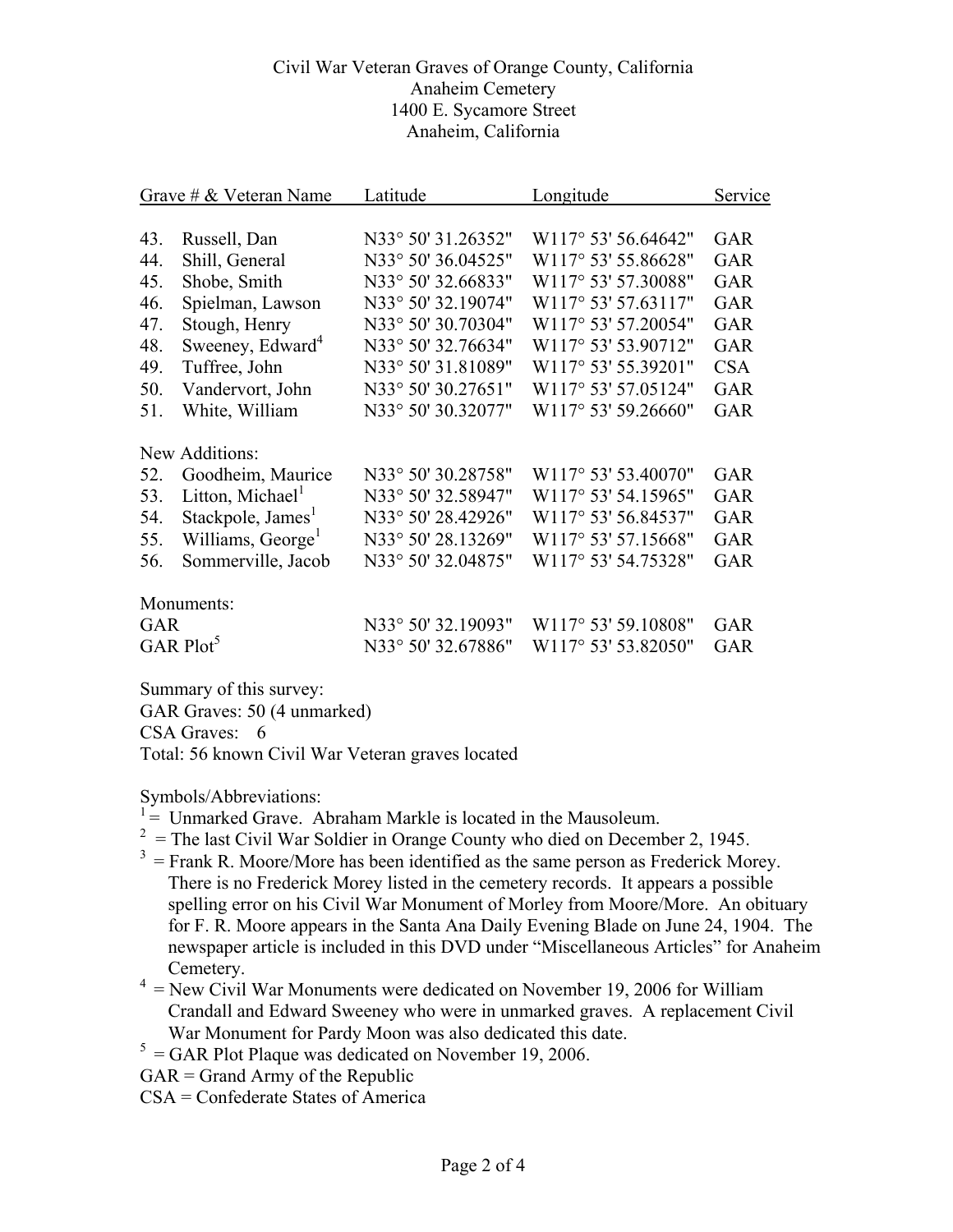Notes for Anaheim Cemetery:

- 1. Dates of Survey: July 5, 2004 and September 8 thru 10, 2006
- 2. Disregard any previous coordinate values from the July 5, 2004 survey that used a handheld Global Positioning System (GPS) unit.
- 3. Datum: NAD83. Latitude and Longitude coordinates are in Degrees-Minutes-Seconds (DMS) format, +/- 1.00 feet of the grave location. Because of the high degree of accuracy of these coordinates, your handheld GPS receiver may not accept the full coordinate value listed here. Round up or down the "seconds" value to store the coordinates. The aerial photomap I compiled makes it pretty simple that you can really just walk to these graves by using the location map that was created. Hand measurements were taken inside of the Mausoleum and tied into the coordinate system I had established outside of the Mausoleum to obtain these coordinate values.
- 4. William Fletcher Robison was buried in the GAR Plot in 1895. His body was removed and interred at Loma Vista Memorial Park on December 17, 1921. When Loma Vista Memorial Park in Fullerton opened in 1919, there were other bodies removed from Anaheim Cemetery and interred at Loma Vista Memorial Park.
- 5. Jonathan Wallace was buried at Anaheim Cemetery in 1890. Later his body was removed and interred at Santa Ana Cemetery.
- 6. Erwin Barr of the Malvern Hill GAR Post #131 donated the GAR Plot per the deed recorded on March 29, 1895 in Book 95 Page 302 of Deeds in the Office of the Orange County Recorder. The donation was to provide a place for the internment of deceased soldiers of the Mexican and the late Civil War in the United States. On April 15, 1895 the Board of Supervisors appointed Erwin Barr per a Minute Order to bury the poor soldiers per the 1889 State Statue.
- 7. The Anaheim Gazette (June 4, 1881) newspaper identified James Stackpole, George Williams, Morris Goodheim and Alston Parmenter as Civil War veterans. I found no evidence that Alston Parmenter was a Civil War veteran and he is not included in this survey. His unmarked grave lies near James Stackpole and George Williams. The newspaper article is included in this DVD under "Miscellaneous Articles" for Anaheim Cemetery.